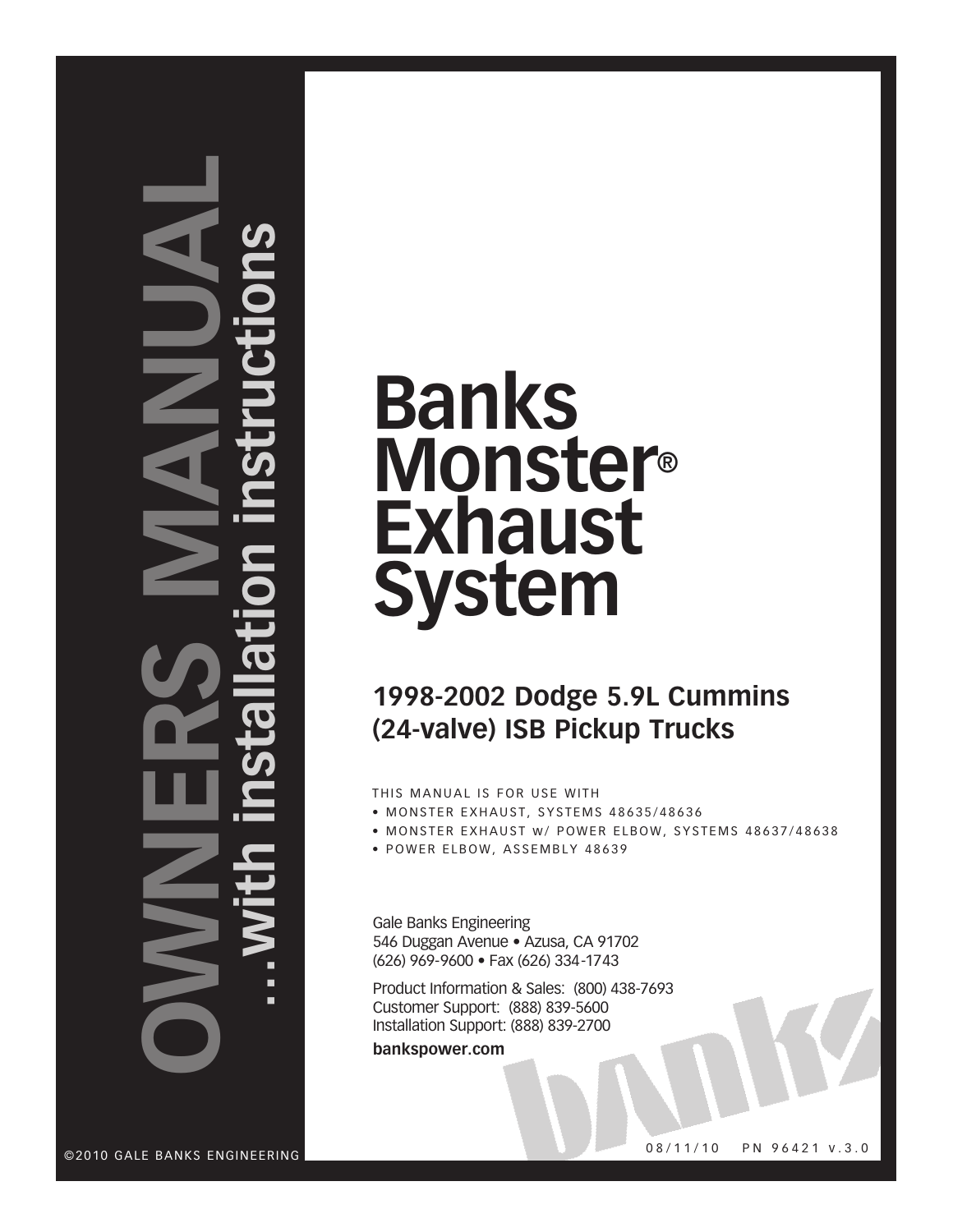## Also Available from Banks Power



#### Banks Monster-Ram 98-02 (P/N 42764)

- Increased flow from intercooler
- Raises boost without increasing backpressure at the turbine

#### Banks Exhaust Brake (P/N 55219, 55221)

- Increases the stopping power of your truck and extends the service life of your brakes

#### Banks SmartLock 98-02 (P/N 55262)

- Reduces wear on transmission
- Locks Torque Converter and raises trans-line pressure
- Works with Banks Exhaust Brake

#### Banks Diesel Tuner 98-02 Big Hoss (P/N 62781-62783)

- Adds power safely to your vehicle
- Engine and transmission safeguards
- Change power levels on-the-fly

#### Thermocouple

- Add a temperature limiting function to your Diesel Tuner .

#### Banks QuickTurbo 94-02 (P/N 24052, 24053)

- More boost through the powerband
- Does not over-boost
- Turbo-diesel efficiency

#### Banks BigHead® Actuator 98-02 (P/N 24329)

- Achieves a higher peak boost over stock and gives you precise boost control that gives you crisp acceleration and more mid-range pulling power.

#### Banks Billet Torque Converter 94-07 (P/N 72515)

- Higher torque capacity over stock
- Lockup clutch is slip-resistant so transmission fluids stay cooler and transmission life is prolonged.

#### Banks Git-Kit Systems 98-02 (P/N 49357-49362) Contains:

- Monster Exhaust
- OttoMind Tuner

#### Banks Stinger Systems 98-02 (P/N 49363-49374) Contains:

- Ram-Air Filter
- Monster Exhaust
- OttoMind Tuner
- Big Head Wastegate Actuator
- Gauges

#### Banks Stinger-Plus Systems 98-02 (P/N 49320-49323, 49351, 49352)

#### Contains:

- Ram-Air Filter
- Monster Exhaust
- OttoMind Tuner
- Big Head Wastegate Actuator
- Gauges
- Quick Turbo

#### Banks PowerPack Systems 98-02 (P/N 49330-49335, 49353-49356) Contains:

- Ram-Air Filter
- Monster-Ram
- Monster Exhaust
- OttoMind Tuner
- Big Head Wastegate Actuator
- Gauges
- Quick Turbo

### **For More Information please call (888) 635-4565 or Visit us online @ www.bankspower.com**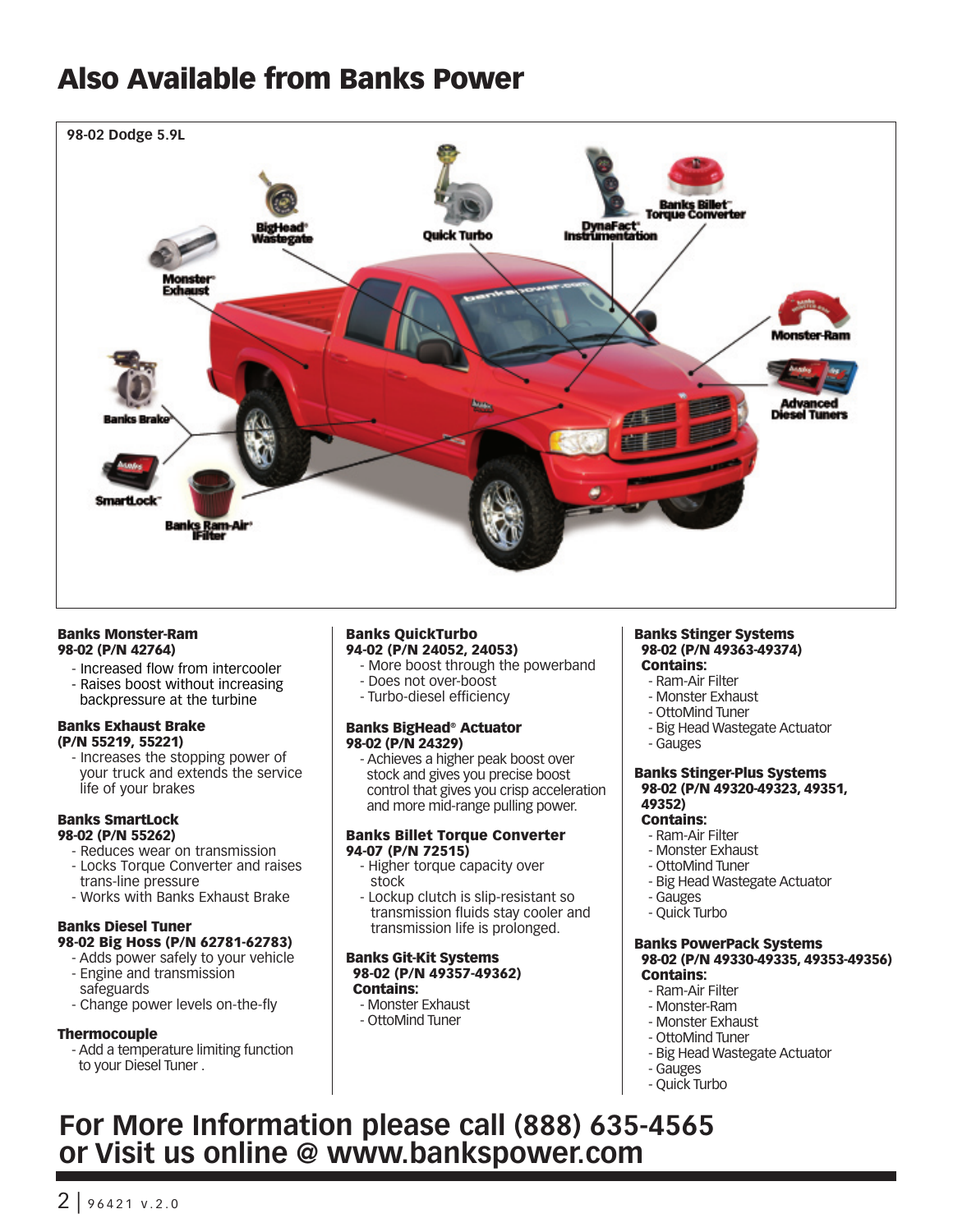## General Installation Practices

#### **Dear Customer,**

**If you have any questions concerning the installation of your Banks Monster Exhaust System, please call our Technical Service Hotline at (888) 839- 2700 between 7:00 am and 5:00 pm (PT). If you have any questions relating to shipping or billing, please contact our Customer Service Department at (888) 839-5600.**

**Thank you.**

**1.** For ease of installation of your Banks Monster Exhaust System, please read this 8 page Owner's Manual before starting any work. Become thoroughly familiar with all components and phases of the installation before beginning any work. See **Figure 1** for a complete component listing.

**2.** Inspect all components supplied for any foreign material that may have entered during shipping and handling.

**3.** The installation should be performed at a time when the vehicle has been allowed to completely cool. This installation requires the installer to work near surfaces that may remain hot after the vehicle has been run. Failure to allow the vehicle to cool may result in personal injury.

**4.** Pay particular attention to the routing of wires. Keep them away from exhaust heat, moving parts and sharp edges that may cause damage. Route or tie away from critical areas as required. Keep all wires a minimum of 6" from hot exhaust parts, 8" or more is recommended whenever possible.

**Warning! Never work under any vehicle supported only by a jack of any kind. DO NOT USE concrete blocks or other masonry items that may collapse under the vehicle weight.**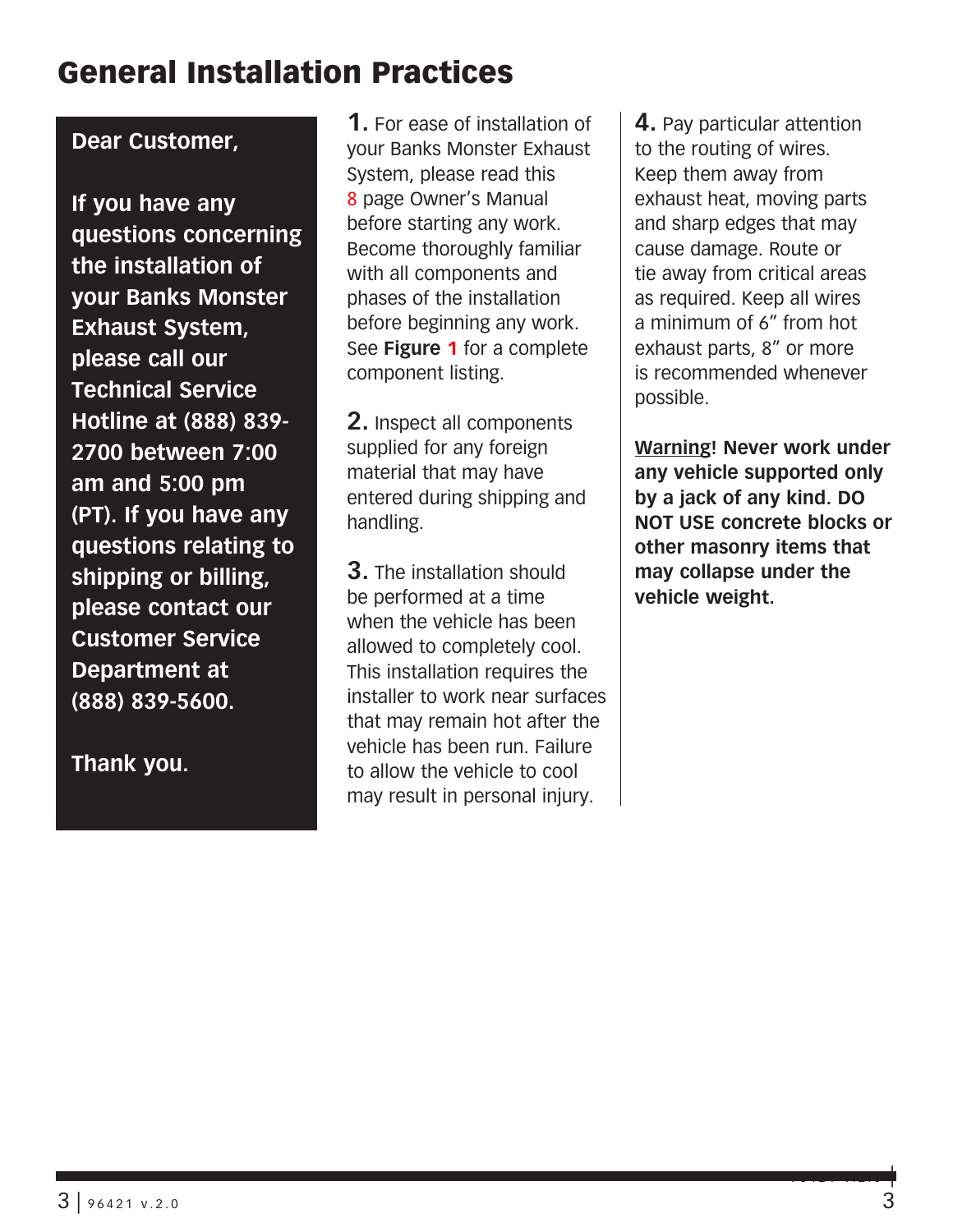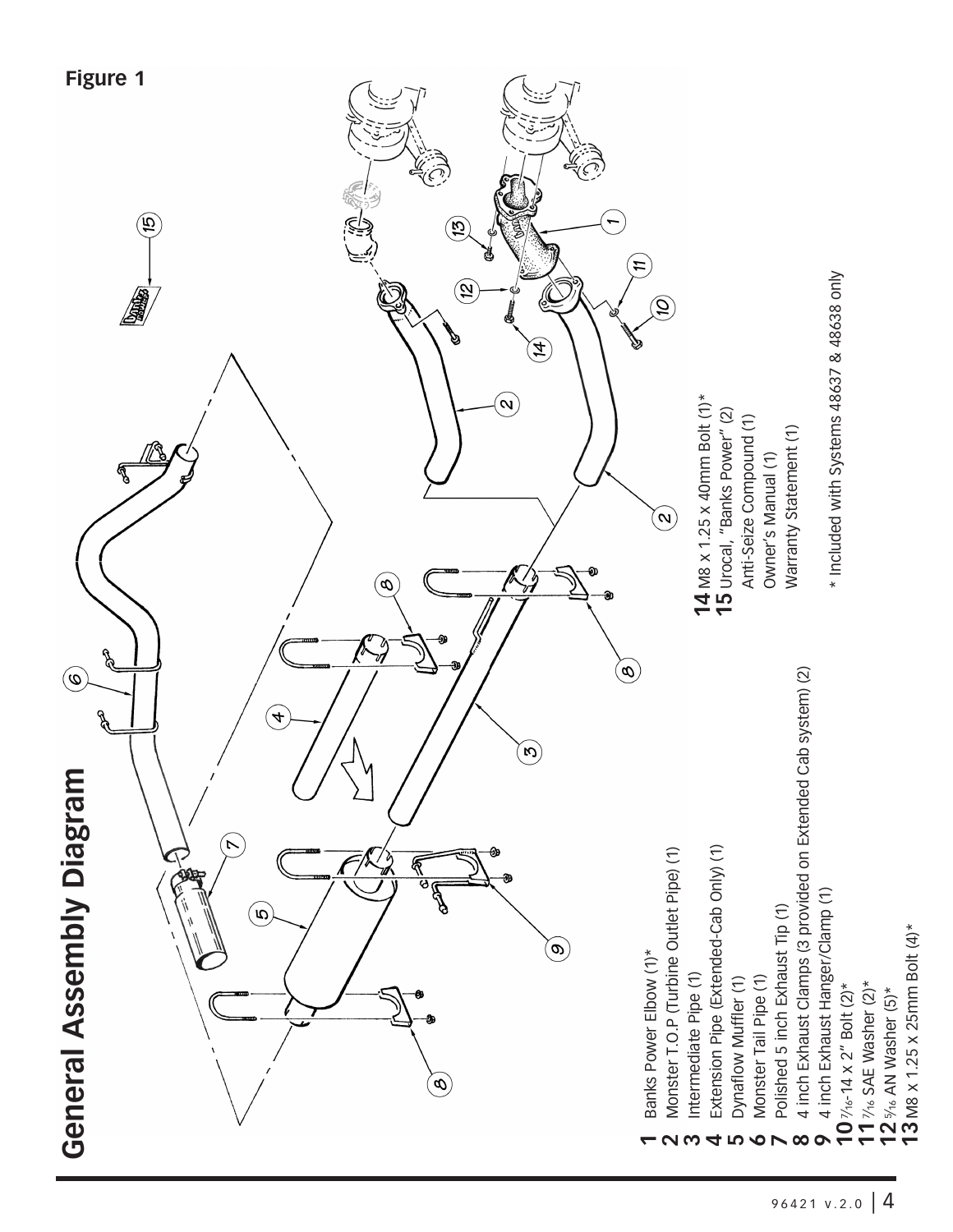## Monster Exhaust System Installation

**1.** As a precaution, disconnect the ground of the battery (if there is more than one battery, disconnect both)

**2.** Raise the vehicle and support it with properly weight rated safety stands, ramps or a commercial hoist. Follow the manufacturer's safety precautions. Take care to balance the vehicle to prevent it from slipping or falling. When using ramps, be sure the front wheels are centered squarely on the topsides; place the transmission in park; set the parking brake and place blocks behind the rear wheels. **CAUTION: DO NOT WORK UNDER ANY VEHICLE SUPPORTED ONLY BY A JACK. SEVERE INJURY MAY RESULT.**

**WARNING! The following step requires the use of a torch and/or saw. Proper safety equipment should be used. Failure to use proper safety equipment may result in severe injury.**

**3.** Under the vehicle, remove the entire factory exhaust system. Starting at the rear of the vehicle, remove each component by either cutting through the pipe near the clamps or by removing the clamps and heating the joints to a red-orange color to allow

the crimped pipes to separate. Remove the pin-type hangers from the rubber frame mounts by prying with a pry-bar or by pressing the pin out of the rubber with large water pump pliers. A soapy water solution or a penetrating lubricant will ease the removal of pin-type hangers from the rubber frame mounts. Remove the two bolts that attach the turbine outlet pipe to the turbine outlet elbow and remove the turbine outlet pipe from the vehicle. Keep these bolts for later use. To remove the turbine outlet pipe, it may be necessary to cut the pipe just to the rear of the pin hanger that slides into the hanger bracket on the transmission mount.

*NOTE: If a Banks Power Elbow is being installed along with the Monster Exhaust, continue with step 4 otherwise skip to step 8.*

**4.** Remove the air cleaner box assembly (including the black flex hose) from the passenger side of the vehicle.

**5.** Remove the five (5) 8-mm bolts that attach the factory turbine outlet casting to the turbine housing. Remove the turbine outlet casting and gasket.

**6.** Install the Banks Power Elbow casting on the outlet of the turbine housing using the five (5) 8-mm bolts and flat washers provided. See **Figure 2**.

*NOTE: Do Not re-use the stock turbine outlet gasket. The fully-machined mating surface on the Banks Power Elbow does not require a gasket for adequate sealing.* Use the supplied anti-seize compound on the bolts and tighten them evenly. Torque each bolt to 160 in-lbs.

**7.** Position the supplied Banks Monster T.O.P. turbine outlet pipe onto the turbine outlet elbow ball flange. See **Figure 1**.

A. If the Banks Power Elbow is being installed, attach the Banks Monster T.O.P. turbine outlet pipe to the Power Elbow using the supplied  $\frac{7}{16}$ bolts and washers. Apply supplied Anti-seize to threads. Do not completely tighten the bolts at this point in the installation.

B. If the factory outlet elbow is being re-used, install the previously removed attaching bolts to hold it in place, but do not tighten them at this point in the installation.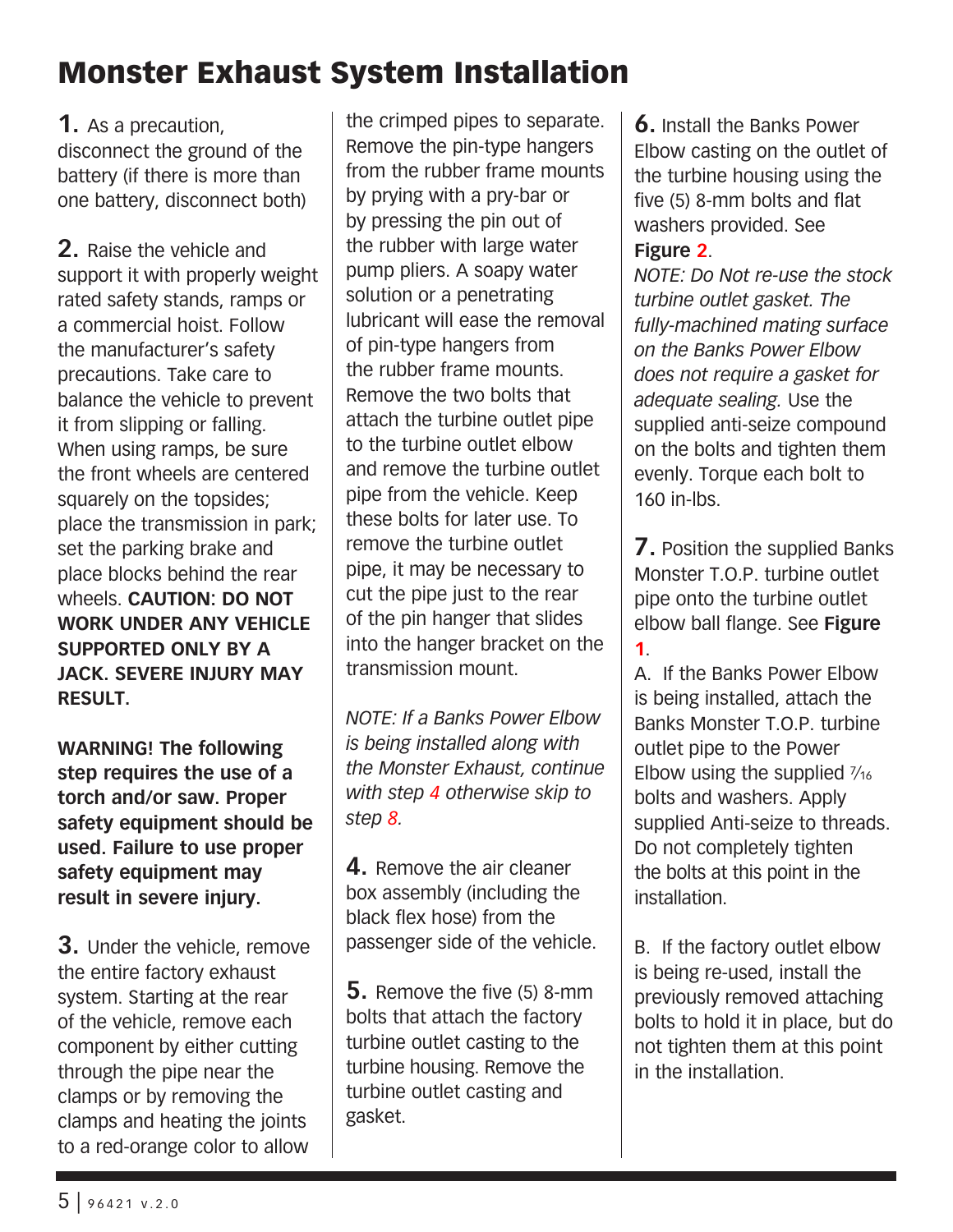**CAUTION: The following step involves cutting a stainless steel tube. Safety glasses should be worn during any cutting operation and care should be taken to avoid injury due to sharp edges and burrs.**

*NOTE: Once a pipe has been completely engaged in a slip joint, it should be marked with a marker, scribe or tape for reference when tightening clamps later in the installation. Each slip joint in the system should be marked in this fashion. When the exhaust system is being adjusted to align the hangers, the slip joints can be adjusted so that the reference mark is no more than 1⁄4" away from its original position.*

**8.** Place a 4" muffler clamp onto the outlet of the turbine outlet pipe, and then slide the intermediate pipe into the hanger at the transmission mount, and onto the turbine outlet pipe. *Note: on extended cab short bed models, it maybe necessary to shorten the intermediate pipe. Install the muffler and tailpipe without clamps and determine how much to trim based on the hanger position. The remaining length of extension pipe should be approximately 10*" *long.*

**9.** On extended cab/quad-cab long bed models only, position another 4" clamp onto the outlet end of the intermediate pipe, and install the extension pipe onto the intermediate pipe.

**10.** Install the muffler assembly onto the end of the extension or intermediate pipe. Temporarily support the muffler and install the hanger clamp at the front of the muffler. Snug the nuts, but do not fully tighten them.

**11.** At the rear of the muffler, slip a 4" clamp over the outlet of the muffler. Install the tailpipe up over the axle, and into the muffler outlet. Place the hanger pins into the rubber frame mounts behind the axle. Slip the 5" Monster tailpipe tip on. Keep the wrapping on until installation is complete. The tip should be rotated so the clamp nut is pointing down. Install the 5" tip so that it hangs past the end of the tailpipe by 1" for fleet-side trucks and 21⁄2" for duallies or where aesthetically pleasing.

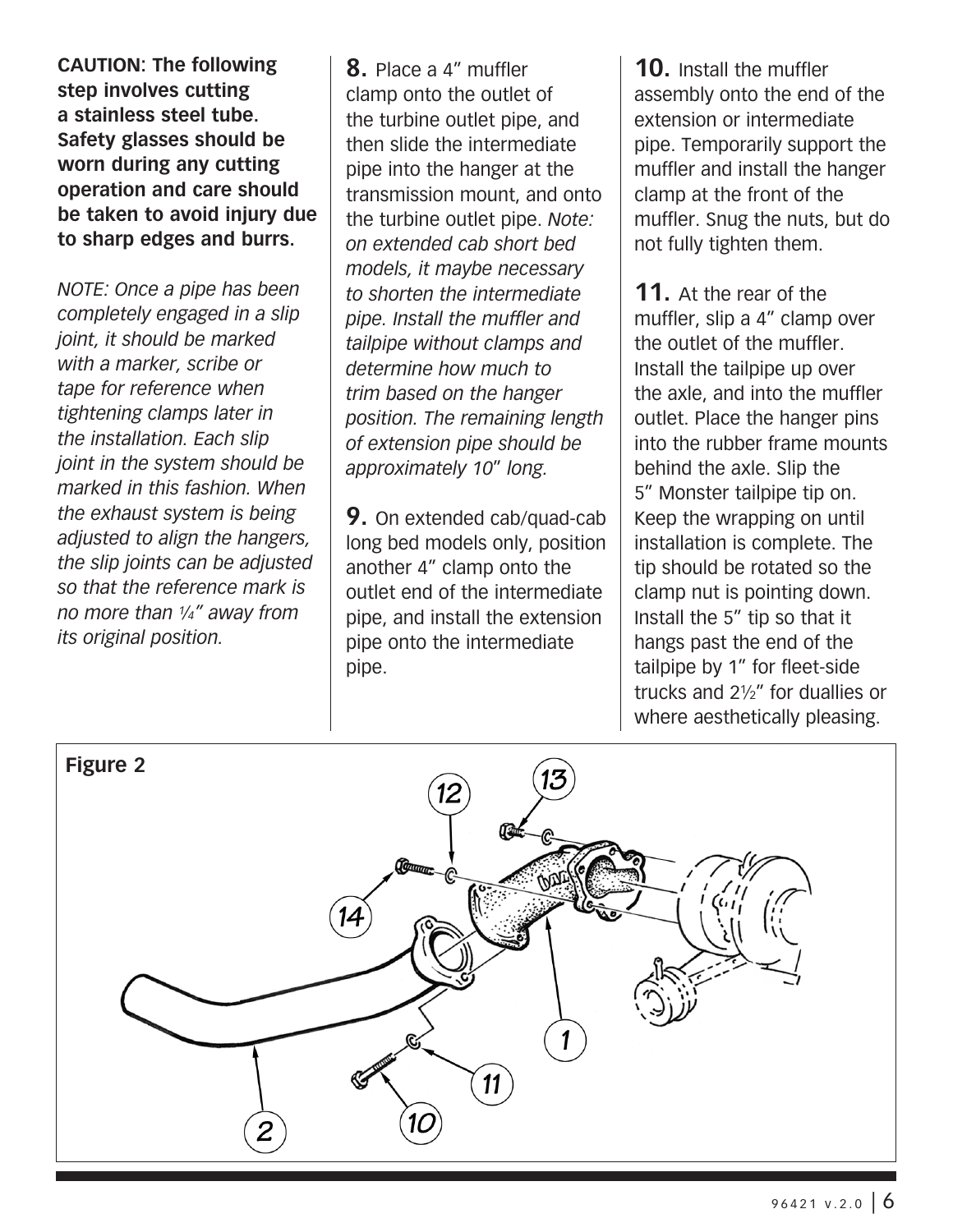**12.** A. If the Banks Power Elbow was installed, Torque the two  $(2)$   $\frac{7}{16}$ " turbine outlet pipe attach bolts to 15 ft-lbs. *NOTE: Do not use an impact wrench on these fasteners. The wide span of the two-bolt spherical flange creates sufficient clamping force when 15 ft-lbs is used. Exceeding this torque specification will not increase the sealing performance.* 

B. If the factory turbine outlet elbow was utilized, torque the turbine outlet pipe attach bolts to 23 ft-lbs.

**13.** Starting from the front of the exhaust system and working back, evenly torque each of the nuts on the exhaust clamps to 35 ft-lbs. Make sure that each slip joint is fully inserted  $(\pm \frac{1}{4}$  inch), and that all frame mount hangers are hanging in the forward position. See **Figures 3** and **4**.

**14.** Lower the vehicle.

**15.** Remove protective covering from tailpipe tip.

CAUTION: Failure to remove protective covering from tailpipe tip may lead to severe personal injury or damage to the vehicle. The protective covering may ignite and burn if not removed prior to running the engine.

**16.** Re-connect battery terminals if previously removed.

**17.** Monster exhaust system installation is now complete.



 $96421$ v.2.0